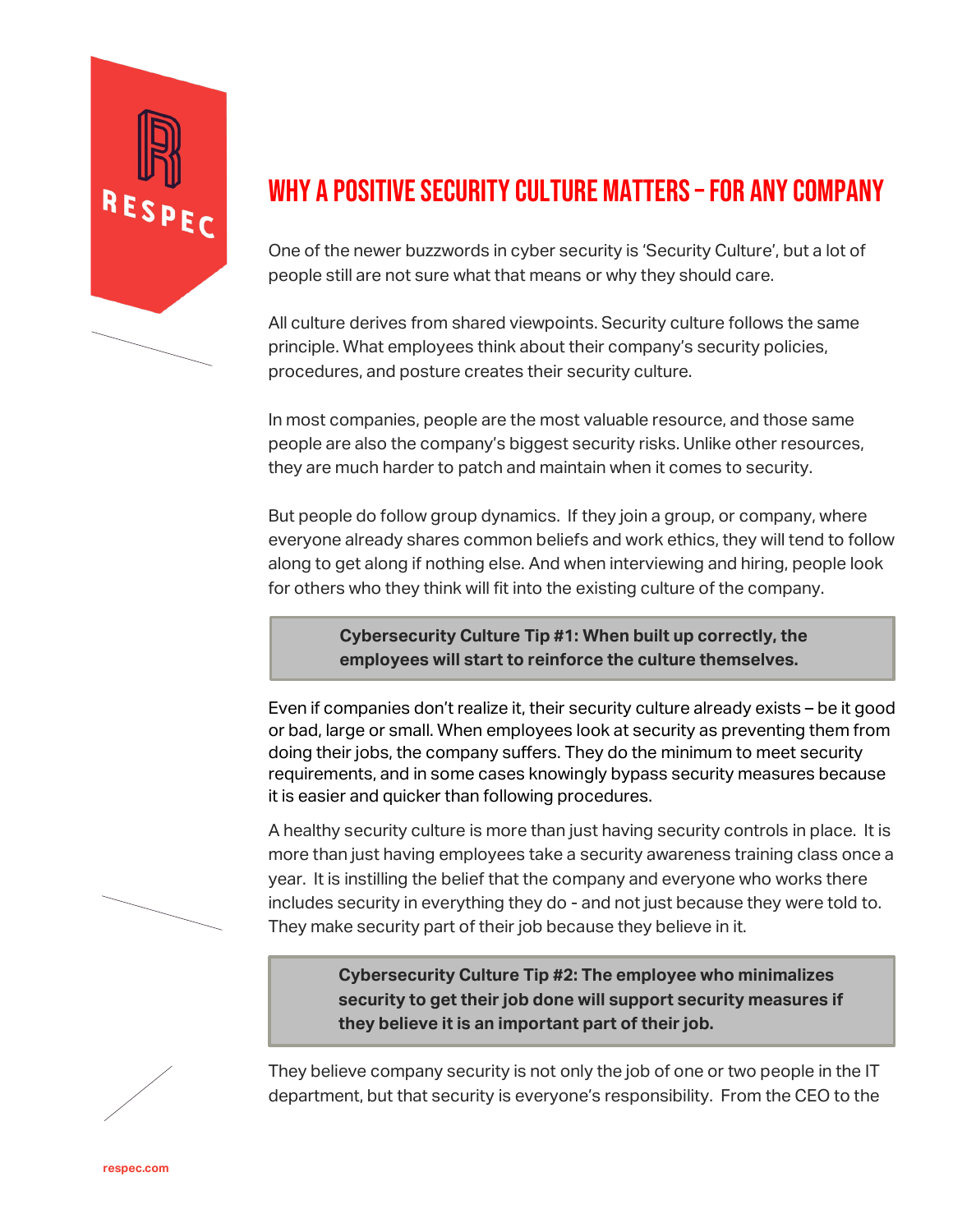

entry level new hire, everyone knows that their job includes security, and they are invested in the process and outcome. And in turn, the company must invest in the education and security training of all their employees to make security relatable and applicable to everyone.

> **Cybersecurity Culture Tip #3: Shorter training sessions and more frequent reminders work better than longer training sessions less often.**

A good security culture is not one of secrets and impediments to production. One of the major aspects of a good security culture is a high level of communication. You cannot have an organization of silos all acting independently with no one looking at the big picture on how it all integrates. Every person must understand how their part plays into the greater whole. They must communicate how their part works to others so everyone else understands how that part fits into their plans also.

When done right this communication builds a level of security awareness across the company. As each individual increases their communication and security awareness it pushes others in the company to respond and evolve. A good culture must be built and encouraged to take root and grow, it cannot be forced.

> **Cybersecurity Culture Tip #4: Communication is not limited to security. Once they are communicating, other aspects being discussed will help with production, scheduling, and team building.**

In this environment, security is not something to add on after-the-fact just to meet requirements. It is as important and vital at every stage of the process as every other aspect of the project. Security should be part of all pre-project planning, code reviews, and change control processes.

One of the issues many companies must address is finding the correct balance of review with their employees. Honest reviews of security issues and problems are important. However, an environment based on blame and focusing only on negative examples of security failures can hurt the security culture. Incidents must be looked at as ways to evaluate both the good and bad activities that occurred. Negative issues must be looked at as learning opportunities and the positive should be celebrated and encourage.

> **Cybersecurity Culture Tip #5: Many companies have had great benefits with bug bounty programs. Setup a way for your employees to submit specific security issues they find and in return reward and recognize those individuals.**